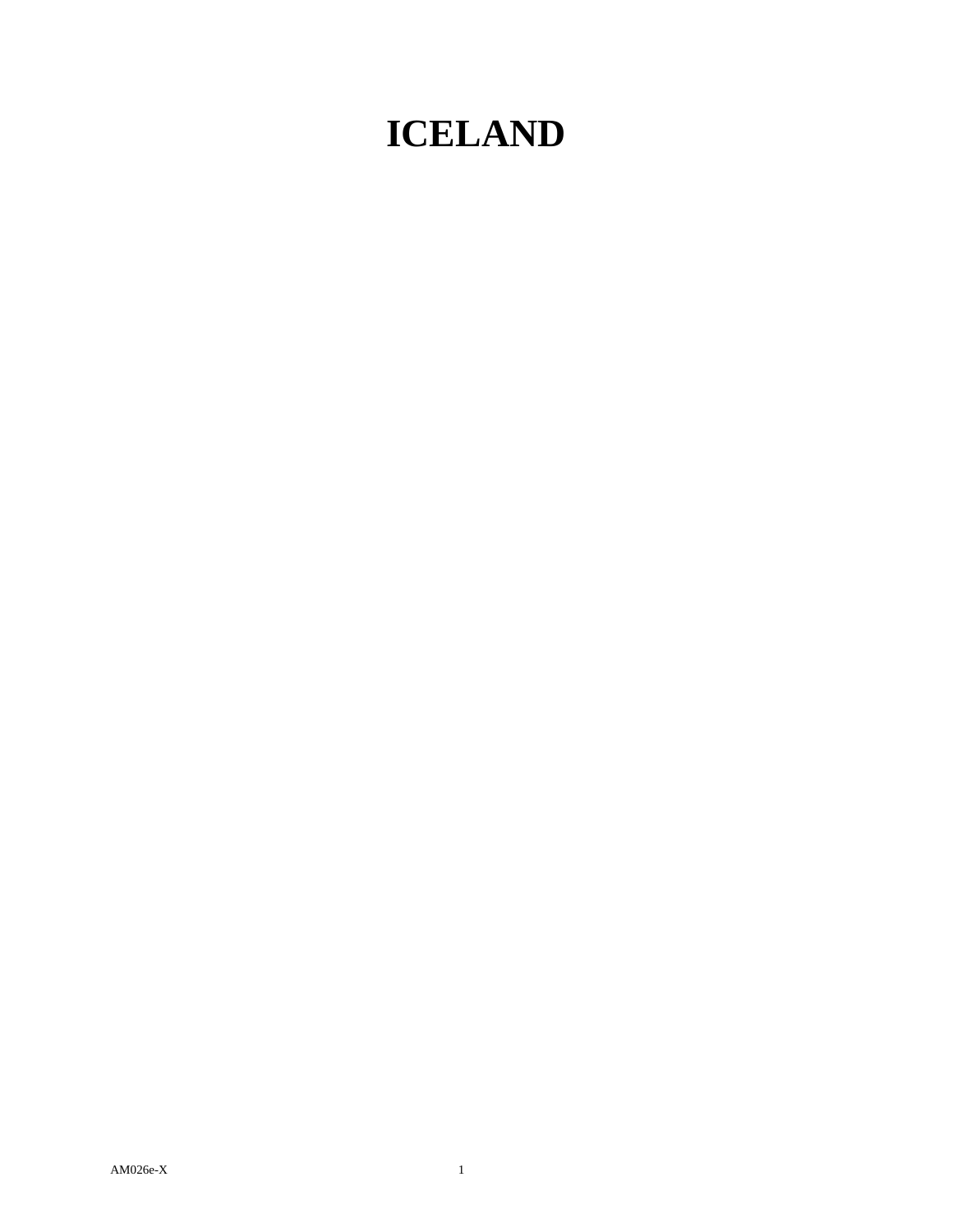## **EBRD Annual Meeting London 7 and 8 October 2020**

## **Written Statement by Mr. Bjarni Benediktsson Minister of Finance and Economic Affairs, Governor for Iceland**

I would like to start by thanking the outgoing President of the EBRD, Suma Chakrabarti, for eight years of success by leading the Bank to excellent shape to embrace future challenges. His tenure at the Bank has been characterised by vision and dynamism, and the courage and boldness required to take the Bank forward. I would also like to congratulate the Management team and the entire Bank's staff on the excellent results achieved in 2019 with the best performance in almost 30 years of history. It is particularly pleasing to witness the high level of investment in the green economy and the increased impact in the 38 economies where the Bank operates. As well as the Bank's best outcome since 2007, with net profit of more then 1,4 billion euro.

Iceland highly appreciate how EBRD quickly and effectively responds to the crisis of COVID-19 pandemic, its unfolding economic consequences present an unprecedented challenge to the EBRD´s countries of operations. We believe that the bank has created and launched important action in the Solidarity Package where EBRD provide focused support through lending instruments, advisory and policy engagement along with approach which the Bank has put forward, Resilience Framework and Trade Facilitation Programme. It can be expected that Bank´s business this year and next will contribute to an evolving and dynamic Solidarity Package through which the EBRD will need to respond to the crisis and contributes by putting in place foundations of an eventual recovery.

Iceland supports the three cross-cutting themes in the new SCF strategy – Green Economy Transition (GET), deploying innovated and new methods and technology and promoting equal opportunity. We encourage that the bank is ambitious and that its investments support these areas of focus to highlight the importance of Green Economy Transition.

Iceland supports the new approach to GET which will become more effective of the Strategic and Capital Framework (SCF) 2021-2025. We also appreciate the new approach that aims to further scale-up existing activities to develop and contribute to a green economic recovery following the severe impact of the Covid-19 health emergency. Furthermore, we cherish how the Bank has established clear areas of expertise in energy efficiency, renewable energy, green banking, and in mobilising climate finance. We encourage Management to continue to focus on GET projects and especially renewable energy and energy efficiency to tackle climate change in line with the goals set out in the Paris Climate Agreement. It is an impressive challenge to set a goal to raise the share of green finance to at least 50 per cent and to deduce net CO2 by 25 to 40 mega tonnes by the end of the SCF periods, thereby aiding the acceleration of the transition to a green, low-carbon and resilient economy.

Iceland sees big opportunities to scale-up investment in renewables and to increase their share in the energy mix. We therefore welcome the increased emphasis on renewables in the bank´s strategy and on the flip side the clear commitment not to finance coal projects. Iceland leads Europe in terms of renewables as a share of total energy production and consumption and we are eager to assist EBRD countries using our experience and highly developed expertise - especially in hydropower and geothermal power.